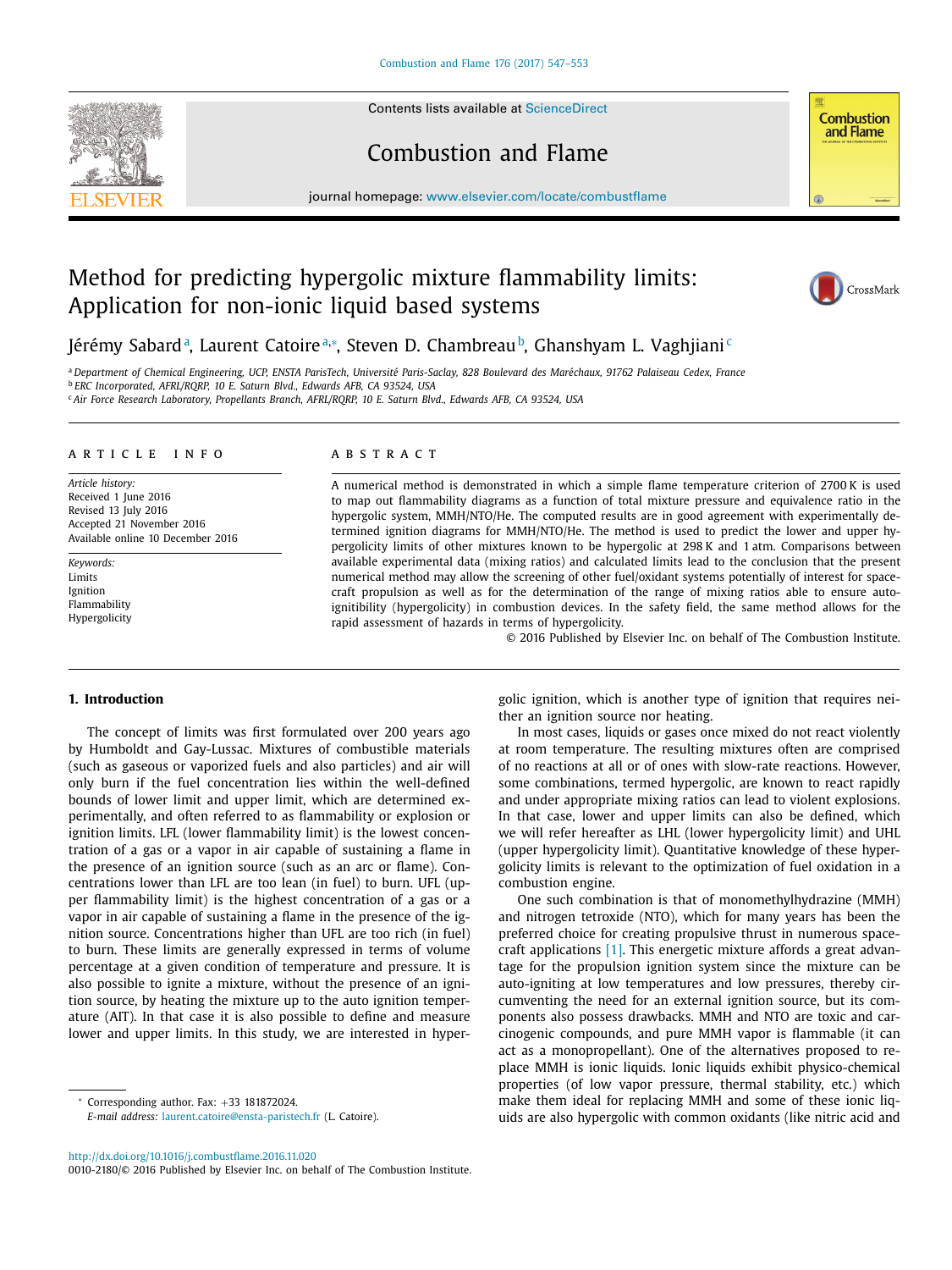NTO) [\[2,3\].](#page--1-0) However, due to the vast number of possible ionic liquids (1018) [\[4\].](#page--1-0) it is crucial to be able to *a priori* predict the autoignition behavior that may arise from the mixing of two or more liquids. Such information would be valuable in the development of new chemical rocket propulsion technologies or for the purpose of mitigating the explosion risks [\[5\]](#page--1-0) associated with the transportation and management of these rocket fuels.

An extensive search in the open literature has shown that there are no computational chemical kinetics methods or thermochemical methods currently available to address these tasks. The objective of this work, in the propulsion field, is to present a numerical procedure to predict mixture hypergolicity limits (LHL and UHL) to model ignition conditions. Here we restrict our analysis to the MMH/NTO system since the procedure presented herein can be validated against previous experimental data  $[6]$ . We then make predictions for other hypergolic systems for which limited or no experimental flammability limit data is available. Another objective of this study is relevant to the safety field: it is to allow the screening of numerous systems to determine if these systems are potentially hypergolically hazardous.

# **2. Flame temperature criterion**

## *2.1. Proof-of-concept procedure*

Traditionally, flammability limits for a given fuel/oxidizer system are determined by pass-or-fail flame-test results for known compositions of experimentally prepared pre-mixtures of the nonreactive gaseous components that are subjected to a standardized external ignition source  $[7]$ . For a given initial condition of temperature and pressure, the region between the lower and upper flammability limit defines the envelope of chemical compositions, which when ignited will support the propagation of a flame. Chemical equilibrium calculations can be used to estimate flammability envelopes where the use of a theoretical flame temperature threshold is applied as a criterion to estimate lower and upper flammability limits. By following the works of Egerton  $[8]$ , White [\[9\]](#page--1-0) and both Zabetakis et al. [\[10\]](#page--1-0) and Burgess and Wheeler [\[11\]](#page--1-0) have shown that the adiabatic flame temperature, at the lower and upper flammability limit, remains approximately constant in hydrocarbon/air mixtures, and that the reported experimental flammability limits correspond to fuel/oxidizer ratios for which in general, the adiabatic flame temperature is in the 1000– 1500 K range. Melhem and Shanley [\[12\]](#page--1-0) have found a flame temperature of 1400 K in the flammability limits determination for hydrocarbons (e.g., ethane/air mixture). However, a flame temperature equal to 1200 K was recommended by the authors for safety issues. In 1999 and 2000, Mashuga and Crowl [\[13\]](#page--1-0) also proposed a flame temperature criterion of 1200 K in order to determine flammability limits of hydrocarbon–air mixtures. In 2003, Hshieh et al. [\[14\]](#page--1-0) proposed a different set of correlations for flammability limits via the measurement of gross (or net) heat of combustion of the compound. Heats of combustion and flame temperatures are related properties and therefore this latter idea is not fundamentally different from that of previous studies. Further works are available in this field, which are all based on the same premise [\[15–21\].](#page--1-0) Occasionally, a higher critical flame temperature has been proposed such as 1600 K. Correlation methods are also available and reviewed in the literature to predict [flammability](#page--1-0) limits [22– 26].

The assumption that the limits of hypergolic mixtures can be similarly rationalized with a simple thermochemical criterion is examined and validated in Section 2.2 and extended to other combinations in [Section](#page--1-0) 2.3.



**Fig. 1.** MMH/NTO/He (with 53 mol% of He) hypergolicity diagram as a function of total mixture pressure and equivalence ratio obtained by assuming rapid mixing.  $\Box$ : no ignition; ●: ignition.



**Fig. 2.** MMH/NTO/He (with 60 mol% of He) hypergolicity diagram as a function of total mixture pressure and equivalence ratio obtained by assuming rapid mixing.  $\Box$ : no ignition; ●: ignition.

### *2.2. Approach*

One difficulty in determining a threshold flame temperature for hypergolic systems is due to the sparsity of experimental data. Previously, we have reported experimental hypergolicity diagrams at room temperature in the gas phase combination of NTO and MMH in helium. Because premixed mixtures were not feasible, the assumption of rapid adiabatic mixing was applied to obtain hypergolicity envelopes from the experimental data reported by Catoire et al. [\[6\].](#page--1-0) Figures 1[–5](#page--1-0) summarize these results for hypergolicignition and non-ignition as a function of total pressure and equivalence ratio at different mol% of the helium diluent. Here we define equivalence ratio to be (fuel/oxidant)/stoichiometry ratio. By